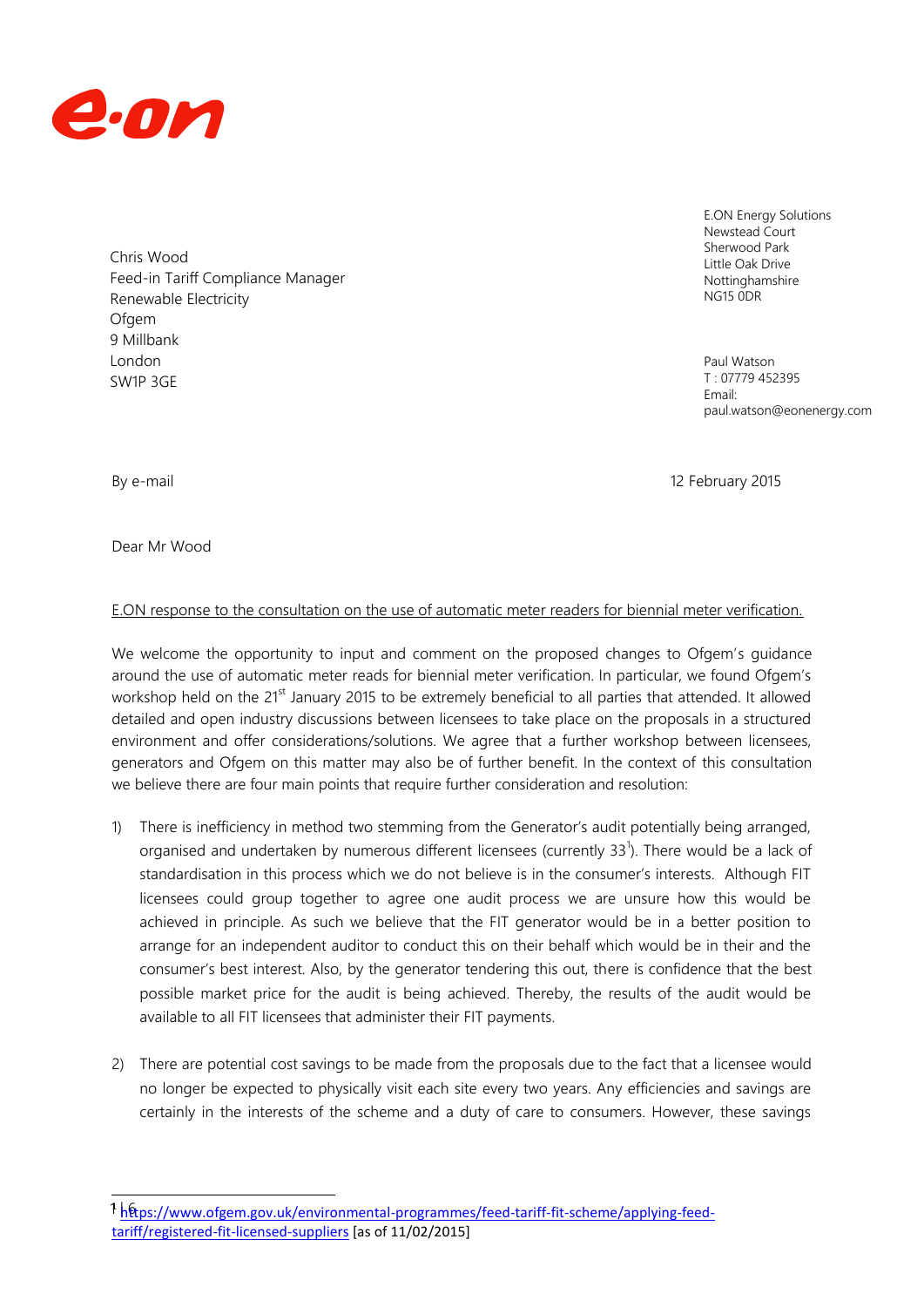

should not be taken for granted at this stage as they could be eroded if there are unknown inefficiencies in the

implementation of the proposals. We believe that conducting a trial audit prior to employment of any proposals would give a greater degree of understanding regarding what is going to be involved and any associated costs. For the reasons stated above we believe this audit should be conducted by the generator and not the licensee.

- 3) Where generation/Export meters are installed in inaccessible/unsafe locations and contrary to current MCS Metering guidelines. This has led to meters going unread and licensees unable to physically verify the meter readings, incurring additional costs to meet their licence requirements. As a result, generators have not fully met their obligations of terms agreed with FIT licensees. The consultation does not address this issue and in the case of method 3 and the 5% sampling process this issue would still be a practical problem for the licensee.
- 4) An overarching aim of the FIT scheme is to offer households a wide range of cost effective measures to lower their energy and carbon emissions, including improving the energy efficiency of building's. It is a concern that by having meters in locations that are inaccessible/unsafe or without other means available to them it is very difficult for consumers to engage fully with their energy usage. In the 'rent a roof scheme' it is evident that there is also a lack of knowledge by consumers about the requirement to provide FIT licensees with access to the generation/export meters. This likewise would still be a practical problem under the proposals in the case of method 3 and the 5% sampling process.

Question 1: Do you agree with our proposal to allow the use of AMR data for biennial meter verification? Please provide evidence to support your answer.

In principle we have no objection to the use of Automatic Meter Read ("AMR") data for biennial meter verification and are of the opinion that it could result in some potential cost reductions to administer the FIT scheme. Furthermore, it will limit the need to enter premises by inconveniencing homeowners and lead to better customer service. We are concerned however by elements of the proposal which we believe could result in additional costs, such as:

- Sourcing and implementing dedicated metering technical knowledge within the FIT licensee's operation.
- Changes and updates to FIT licensees' IT systems, websites, training and processes.
- The need for FIT licensees to physically visit the generator's site to verify the legitimacy of their AMRs.

As an alternative, we suggest that a FIT generator who wishes to use their AMR data for biennial verification is only allowed to do so if they agree to have an independent audit carried out, on their systems which confirms that their AMR meters meets Ofgem's required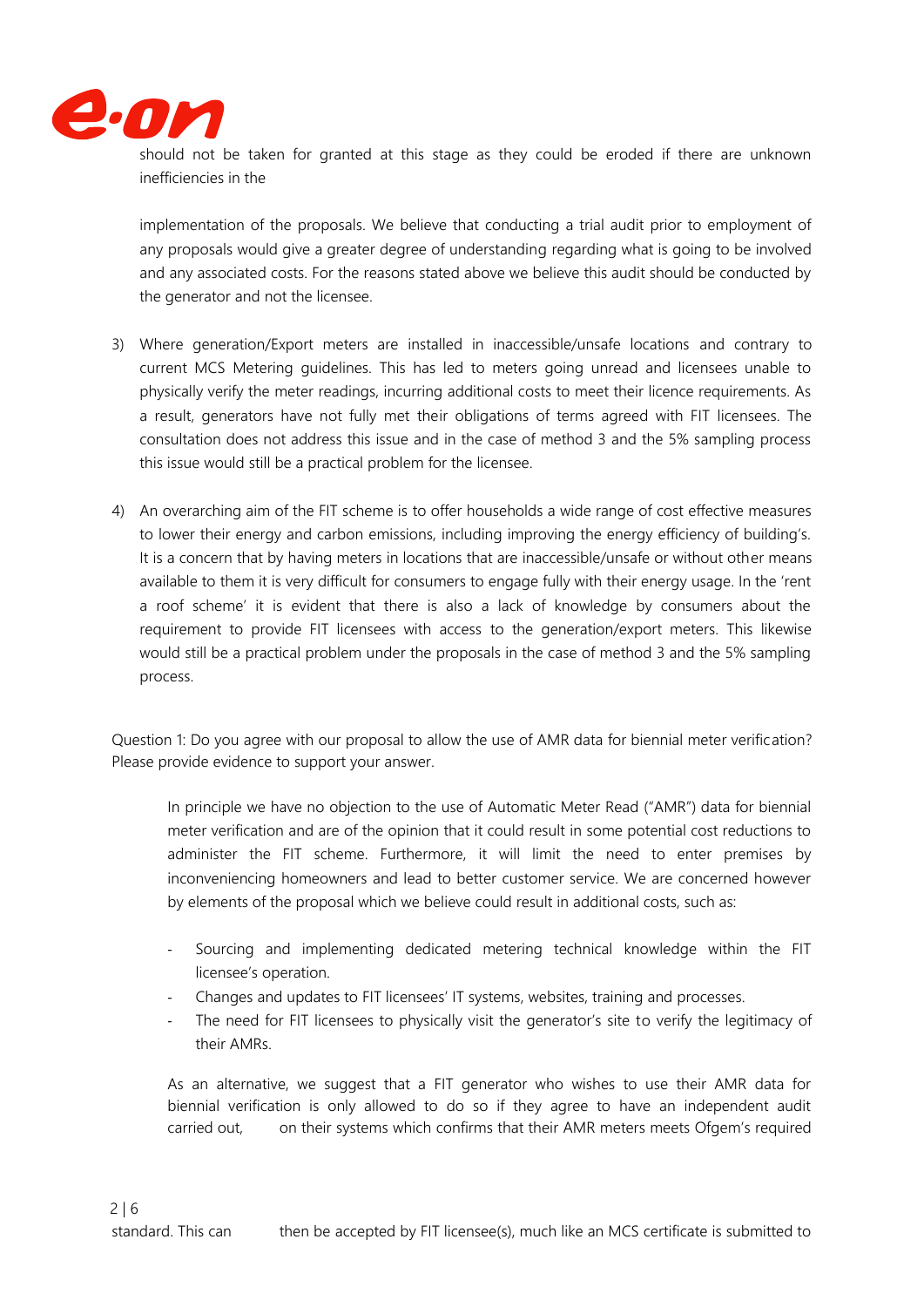

confirm the validity of the installation. This also alleviates any conflict of interest where the generator and the AMR system are the same or associated.

Question 2: Do you agree with the methods of verification and sample size we have proposed? If not, what would you propose and for what reason?

1. The consultation states at 3.1 'that licensees should be permitted to use one, or a combination of all, of the three methods to meet the requirements to verify meter readings'. We are unsure how this would work in practice and not be too onerous. For example, if a licensee is therefore required to use a second method available to it if it hasn't been able to verify the meter reading using its first method. In addition, would a licensee be expected to use a third method if the first two were not successful?

The reason we believe clarification of this is vital to meet 'all reasonable steps' to verify the meter reading could involve using three different processes, there is a cost consequence. Running three processes is likely to be more costly and certainly more complex than running one process, as is currently the case.

Method one: We believe that this method could work if the service providers are limited in number and are independent of the generator. If there are numerous services provides the licensee will have to have a variety of systems interacting with different parties which may increase administration costs. If the generator is also the service provider it is difficult to see how this is workable. There would also be a conflict of interest and no confidence that the submitted data has been independently verified.

Method two: This would be our preferred method but we believe that it would be in the consumer's interest for the generator to instruct an independent auditor to carry this out. The licensee does not have a direct relationship with the homeowner but the generator does. As such, the conducting of an audit of their FIT portfolio meters at the generator's premise would be best organised by the generator themselves, not the licensee. We also think that this would offer the best value for money for consumers due to the reasons given previously.

It is difficult to foresee how a declaration made by the generator without any independent verification would cover the counter fraud measures which are highlighted in the Executive Summary of the consultation. The generator is in effect responsible for '*marking their own* homework'.

We would welcome further clarity on what would happen if a system were to fail the audit. Would the FIT licensee be expected to suspend the whole portfolio or just that site? Would the generator then bear the costs for the supplier to physically verify the meter(s) on site?

Method three: We believe that it would be a good idea to give licensees the option of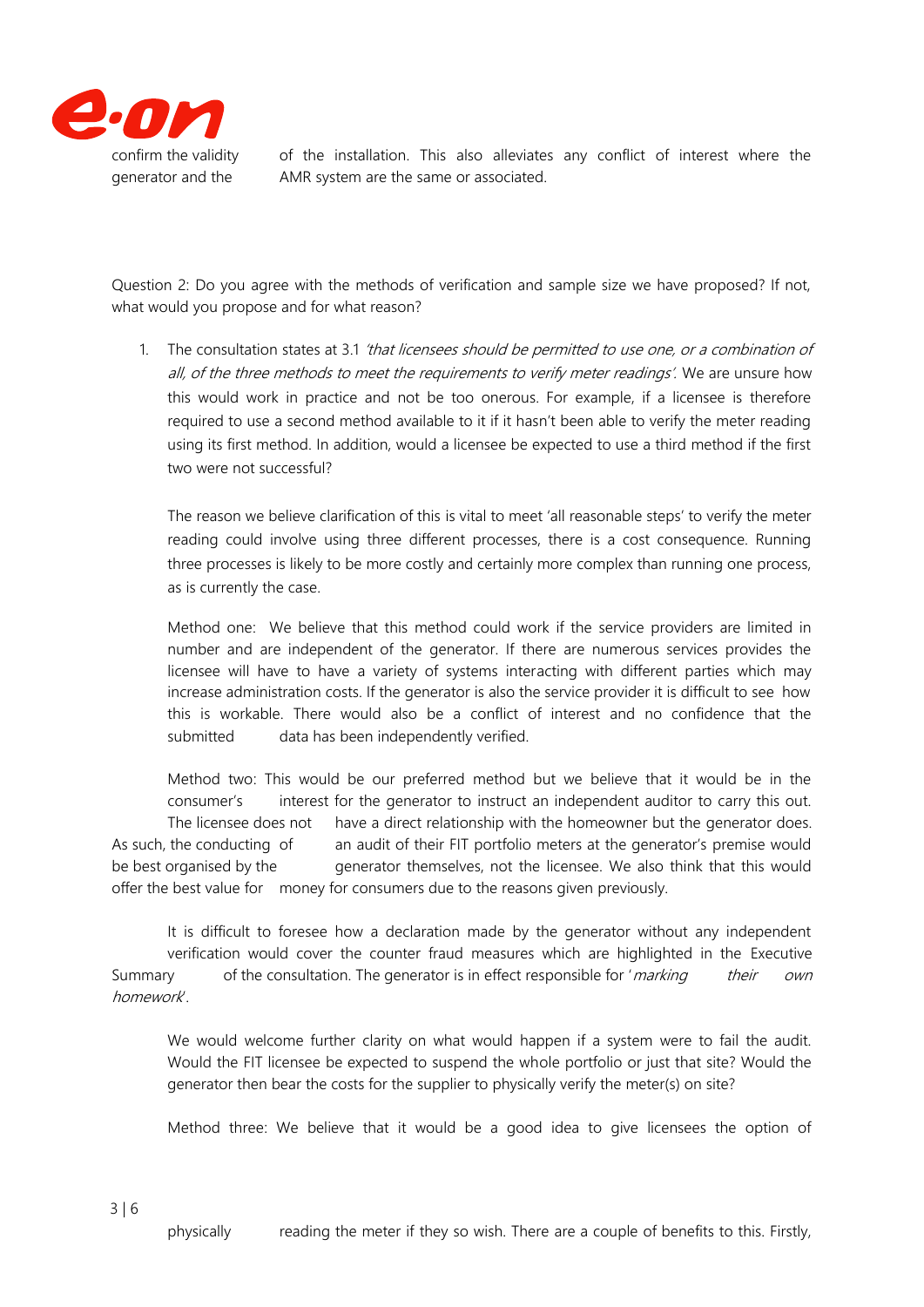

new licensees can enter the market without having to have systems in place from day one to accept AMR readings (which could be a barrier for increased competition in the licensee market). Secondly, while existing licensees are putting the systems, training and processes in place they can still physically read the meters to make sure that they are meeting their obligations.

Sample size: We do not have any objection to the sample size proposed but we are concerned that potentially the same sites could be sampled each time, or just certain generator's portfolios targeted. This could lead to some sites/generator's never being in the sample. We believe that Ofgem may want to consider giving further guidance on how the sample size should be dealt with by FIT Licensees.

We are also concerned with how to address the meters that are currently contrary to MCS metering guidelines, located in 'inaccessible/unsafe locations'. The consultation appears to be aiming to continue as is today and not fully address these issues by enabling the use of AMR. But what if one of these meters is in the sample size? Or a FIT Licensee decides to just use method three for verification? No reading will be able to be verified and the installation will have to be suspended. Thereby reverting back to the situation prior to Ofgem's temporary change to guidance on 11 July 2014.This could also lead to the situation where some generators have their installations suspended due to the meter being inaccessible but others, who also have inaccessible meters go on to receive payments without any interruption. We believe this would not be a fair treatment. In addition, generators may place their meters in a location that is inaccessible/unsafe in order to actively avoid being detected for fraud. At the Ofgem workshop on the 21st January 2015 we strongly advocated that meters which have been installed contrary to MCS guidelines in inaccessible/unsafe locations should, as a bare minimum be forced to be moved if the generator wishes to participate in the scheme going forward.

In our response to question 6, we have also suggested how further cost savings could be achieved.

Question 3: Do you agree with the security measures proposed in this section? Are there any other security measures you think are required? If so, please provide reasoning and evidence to support your proposal

We agree with the four level security system proposed and acknowledge that hacking could occur but likely to be a very minimal risk. We believe that the AMR component identification could be covered off in the generator's independent audit.

Question 4: Do you agree with our proposals regarding standardisation of installation and commissioning, methods of communication and data models? If not, what alternatives would you suggest?

As the generation meter belongs to the FIT generator we would therefore suggest that the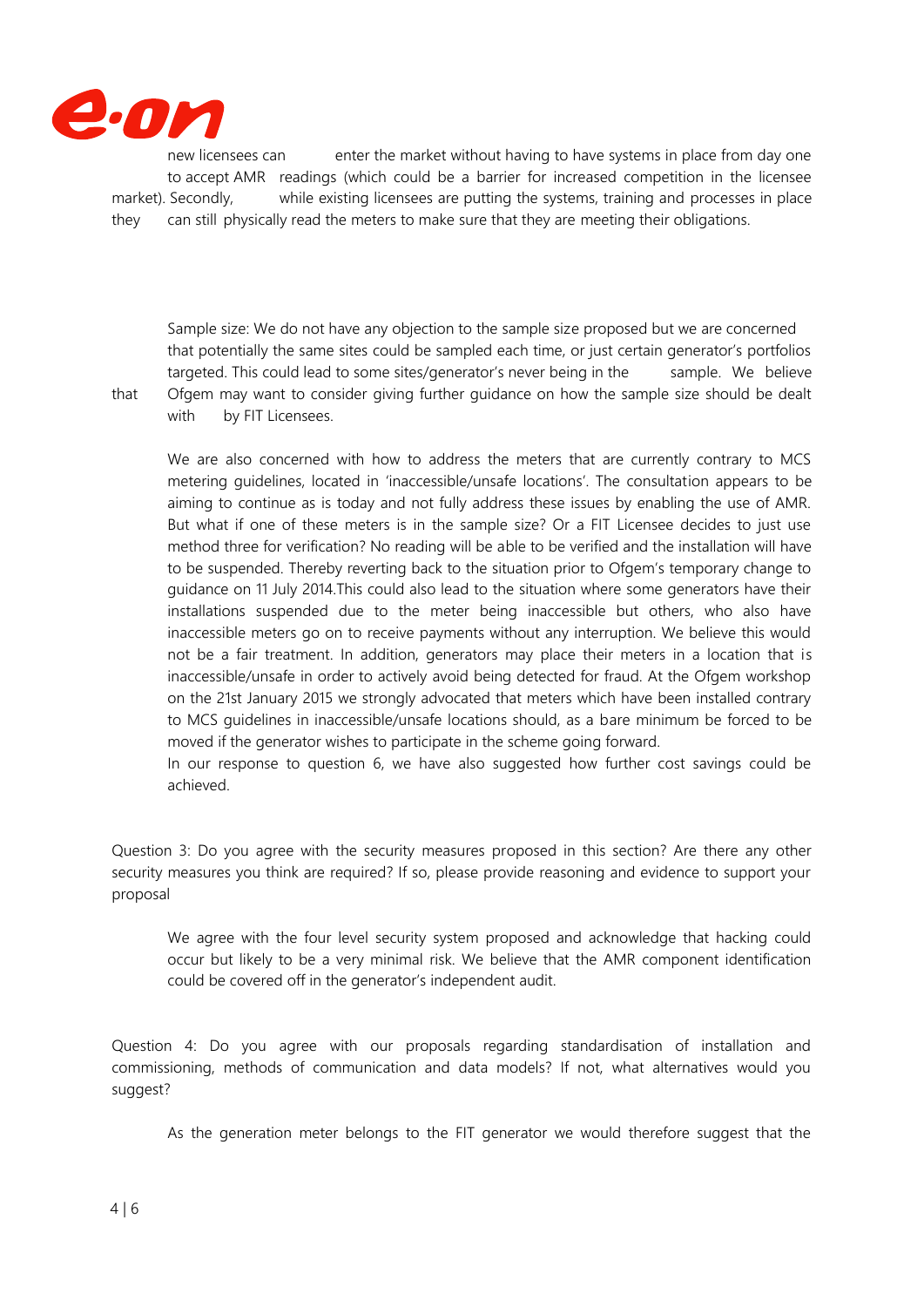

requirement to confirm that it has been commissioned correctly should be the responsibility undertaken by the generator and met by an independent audit.

We have no real objections to the means of communication suggested. However, we do believe that the list should not be extensive. The more methods used will result in more costs, as the licensee will have to invest in numerous systems that can accept information from different systems/providers.

It was confirmed at the Ofgem workshop on the  $21<sup>st</sup>$  January 2015 that the part on data models within the consultation is no longer applicable.

Question 5: Do you think that our proposals for monitoring and fault findings are suitable? If not, what further guidance would you suggest?

We are in agreement that the industry practise of detecting faults through tolerance checking is sufficiently robust to detect any anomalies. The current process is strong enough to substantiate that the readings are a true representations of the actual amount of electricity generated and/or exported.

Question 6: what methods would you propose as alternatives to physically reading non-AMR meters?

To achieve real cost savings in this area we believe that the scheme should be looking at increasing the two year timescale to verify meter readings. The requirement to verify every two years we feel is too taxing and costly particularly as to date there has only been c20 cases of fraud detected from the hundreds of thousands visits made by FIT licensees. There are currently already processes in place; such as tolerance checks and annual declarations which should pick up on any incorrect meter readings or change to installation/meter as backstop.

Our suggestion for both AMR and non-AMR would be to conduct a physical site visit within the first six months (from eligibility date) to confirm that the installation has been installed, is fully working and there is no foul play taking place. It is also at a point in the scheme where any errors can be detected at the start and quickly addressed (opening readings); rather than surfacing many years later in the scheme. Thereafter, the requirement to verify the meter readings (for both AMR and non-AMR) should be increased from the current two year requirement. Our preferred method of verification for AMR is by method two and for non-AMR by photo. With the option to physically visit if required. This allows the FIT licensee to pick the most appropriate solution for their operation.

Costs